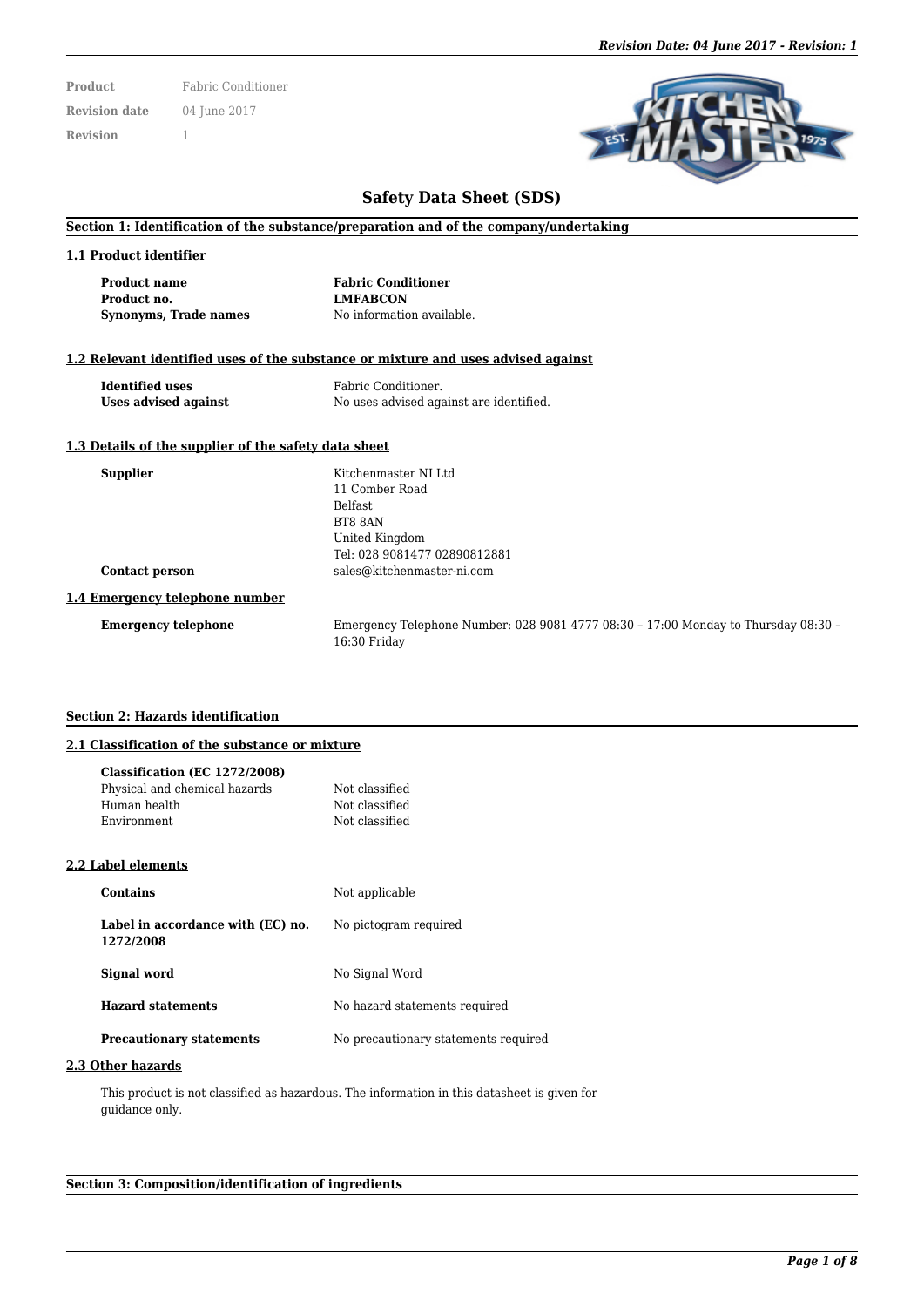# **3.1 Substance**

Not applicable.

#### **3.2 Mixtures**

| Name<br><b>Product identifier</b>                                                                                            |                                                                                     | $\frac{9}{6}$<br>Reg. EU 1272/2008                       |           |  |
|------------------------------------------------------------------------------------------------------------------------------|-------------------------------------------------------------------------------------|----------------------------------------------------------|-----------|--|
| Fatty acids, C10-20 and C16-1-<br>-unsatd., reaction products with<br>triethanolamine, di-Me sulfate-<br><i>d</i> uaternized | CAS-No.: 91995-81-2<br>EC No.: 295-344-3                                            | Skin Irrit.2 - H315, STOT SE 3 - H335                    | $1 - 10%$ |  |
| propan-2-ol isopropyl alcohol<br><i>s</i> opropanol                                                                          | CAS-No.: 67-63-0<br>IEC No.: 200-661-7                                              | Flam. Lig 2- H225, Eye Irrit.2A - H319, STOT SE 3 - H336 | $0-1%$    |  |
| magnesium nitrate                                                                                                            | CAS-No.: 10377-60-3<br>EC No.: 233-826-7<br>REACH Reg No.:<br>01-2119491164-38-0000 | Ox Sol 3- H272                                           | $0 - 1%$  |  |
| magnesium chloride                                                                                                           | CAS-No.: 7786-30-3<br>EC No.: 232-094-6<br>REACH Reg No.:<br>01-2119485597-19-0000  |                                                          | $0 - 1%$  |  |

The full text for all hazard statements are displayed in section 16.

**Composition comments** The data shown are in accordance with the latest EC Directives. This product is non hazardous, the information is given for guidance only.

## **Section 4: First aid measures**

# **4.1 Description of first aid measures**

| <b>General information</b> | Provide general first aid, rest, warmth and fresh air. As a general rule, in case of doubt or if<br>symptoms persist, always call a doctor. Seek medical attention for all burns and eye injuries,<br>regardless how minor they may seem. First aid personnel must be aware of own risk during<br>rescue. |
|----------------------------|-----------------------------------------------------------------------------------------------------------------------------------------------------------------------------------------------------------------------------------------------------------------------------------------------------------|
| <b>Inhalation</b>          | Move the exposed person to fresh air at once. Get medical attention if any discomfort                                                                                                                                                                                                                     |
|                            | continues. If breathing is difficult, provide oxygen. If not breathing, give artificial respiration                                                                                                                                                                                                       |
|                            | and get medical attention.                                                                                                                                                                                                                                                                                |
| Ingestion                  | Do not induce vomiting. Thoroughly rinse the mouth with water. Get medical attention if                                                                                                                                                                                                                   |
|                            | discomfort occurs. Never give anything by mouth to an unconscious person.                                                                                                                                                                                                                                 |
| <b>Skin contact</b>        | Remove affected person from source of contamination. Remove contaminated clothing. Wash                                                                                                                                                                                                                   |
|                            | the skin immediately with water. Get medical attention if irritation develops or persists.                                                                                                                                                                                                                |
| Eye contact                | Avoid contaminating unaffected eye. Immediately flush eyes with plenty of water for at least                                                                                                                                                                                                              |
|                            | 15 minutes, lifting lower and upper eyelids occasionally. Remove contact lenses if present                                                                                                                                                                                                                |
|                            | and easy to do so. Seek medical advice.                                                                                                                                                                                                                                                                   |

#### **4.2 Most important symptoms and effects, both acute and delayed**

| <b>General information</b> | The severity of the symptoms described will vary dependent on the concentration and the |
|----------------------------|-----------------------------------------------------------------------------------------|
|                            | length of exposure.                                                                     |
| <b>Inhalation</b>          | No specific symptoms noted.                                                             |
| Ingestion                  | May cause discomfort if swallowed.                                                      |
| Skin contact               | No specific symptoms noted.                                                             |
| Eve contact                | May cause eye irritation.                                                               |

## **4.3 Indication of any immediate medical attention and special treatment needed**

Notes to the physician Treat symptomatically.

# **Section 5: Fire-fighting measures**

## **5.1 Extinguishing media**

| <b>Extinguishing media</b>     |
|--------------------------------|
| Unsuitable extinguishing media |

Use fire-extinguishing media appropriate for surrounding materials. **Unsuitable extinguishing media** No unsuitable extinguishing media identified.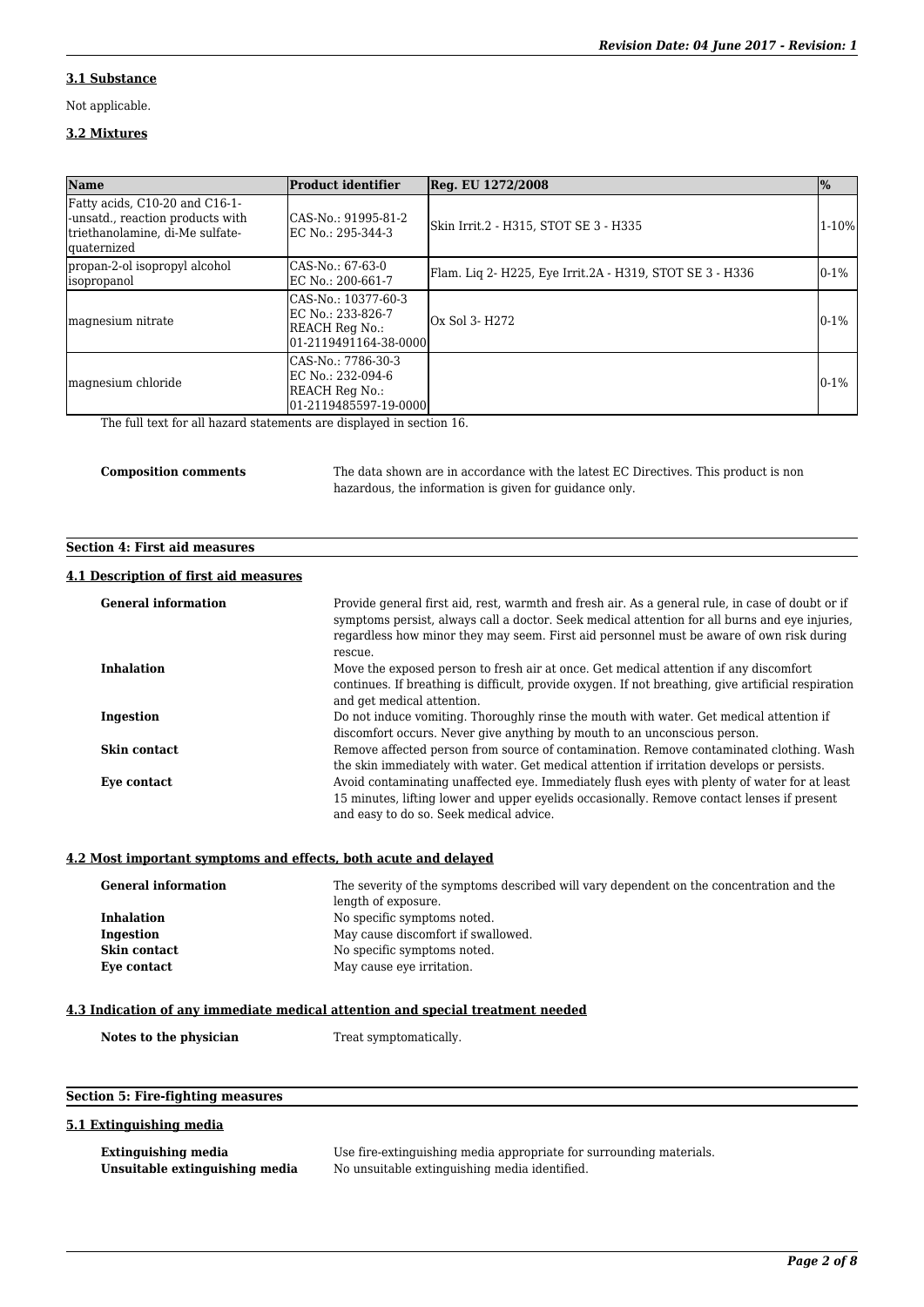## **5.2 Special hazards arising from the substance or mixture**

| <b>Hazardous combustion products</b><br>Unusual fire & explosion hazards<br><b>Specific hazards</b> | When heated, vapours/gases hazardous to health may be formed.<br>No unusual fire or explosion hazards noted.<br>No specific hazards are identified for the product.                                                                                                                                                                                                                                            |
|-----------------------------------------------------------------------------------------------------|----------------------------------------------------------------------------------------------------------------------------------------------------------------------------------------------------------------------------------------------------------------------------------------------------------------------------------------------------------------------------------------------------------------|
| 5.3 Advice for firefighters                                                                         |                                                                                                                                                                                                                                                                                                                                                                                                                |
| Special fire fighting procedures                                                                    | Ventilate closed spaces before entering them. If possible, fight fire from protected position.<br>Keep up-wind to avoid fumes. Water spray should be used to cool containers.                                                                                                                                                                                                                                  |
|                                                                                                     | <b>Protective equipment for firefighters</b> Fire-fighters should wear appropriate protective equipment and self-contained breathing<br>apparatus (SCBA) with a full face-piece operated in positive pressure mode. Clothing for fire-<br>fighters (including helmets, protective boots and gloves) conforming to European standard<br>EN 469 will provide a basic level of protection for chemical incidents. |

**Section 6: Accidental release measures**

#### **6.1 Personal precautions, protective equipment and emergency procedures**

| <b>Personal precautions</b><br>For emergency responders  | Wear protective clothing as described in Section 8 of this safety data sheet. Avoid inhalation<br>of vapours and contact with skin and eyes. Eliminate all sources of ignition. Provide adequate<br>ventilation. In case of inadequate ventilation, use respiratory protection. Do not touch or<br>walk through spilled material. Wash hands after use.<br>Follow safe handling advice and personal protective equipment recommendations for normal<br>use of product. |
|----------------------------------------------------------|------------------------------------------------------------------------------------------------------------------------------------------------------------------------------------------------------------------------------------------------------------------------------------------------------------------------------------------------------------------------------------------------------------------------------------------------------------------------|
| <b>6.2 Environmental precautions</b>                     |                                                                                                                                                                                                                                                                                                                                                                                                                                                                        |
| <b>Environmental precautions</b>                         | Prevent further leakage or spillage if safe to do so. Discharge into the environment must be<br>avoided.                                                                                                                                                                                                                                                                                                                                                               |
| 6.3 Methods and material for containment and cleaning up |                                                                                                                                                                                                                                                                                                                                                                                                                                                                        |
| Spill clean up methods                                   | Stop leak if possible without risk. Wear necessary protective equipment. Ventilate area.<br>Absorb spillage with non-combustible, absorbent material - sand. In case of a large scale of<br>spill, dyke area with sand to stop the spill spreading. Flush with plenty of water to clean<br>spillage area. Floors may become slippery, avoid falls. Place waste material into suitable<br>labelled sealed containers for disposal.                                      |
| <b>6.4 Reference to other sections</b>                   |                                                                                                                                                                                                                                                                                                                                                                                                                                                                        |
| Reference to other sections                              | See section 1 for emergency contact. For personal protection, see section 8. For waste<br>disposal, see section 13.                                                                                                                                                                                                                                                                                                                                                    |

# **Section 7: Handling and storage**

## **7.1 Precautions for safe handling**

**Handling** Use proper personal protection when handling (refer to Section 8). Avoid spilling, skin and eye contact. Avoid inhalation of vapours. Read and follow manufacturer's recommendations. Do not mix with other chemicals. When using, do not eat, drink or smoke. Wash thoroughly after handling.

## **7.2 Conditions for safe storage, including any incompatibilities**

| <b>Storage precautions</b>                      | Keep upright, locked up and out of reach of children. Keep away from heat, sparks and open                                                |
|-------------------------------------------------|-------------------------------------------------------------------------------------------------------------------------------------------|
| Storage class                                   | flame. Store in tightly closed original container in a dry, cool and well-ventilated place.<br>Unspecified storage.                       |
| 7.3 Specific end use(s)                         |                                                                                                                                           |
| Specific end use(s)<br><b>Usage description</b> | The identified uses for this product are detailed in Section 1.2.<br>Use only according to directions. Replace and tighten cap after use. |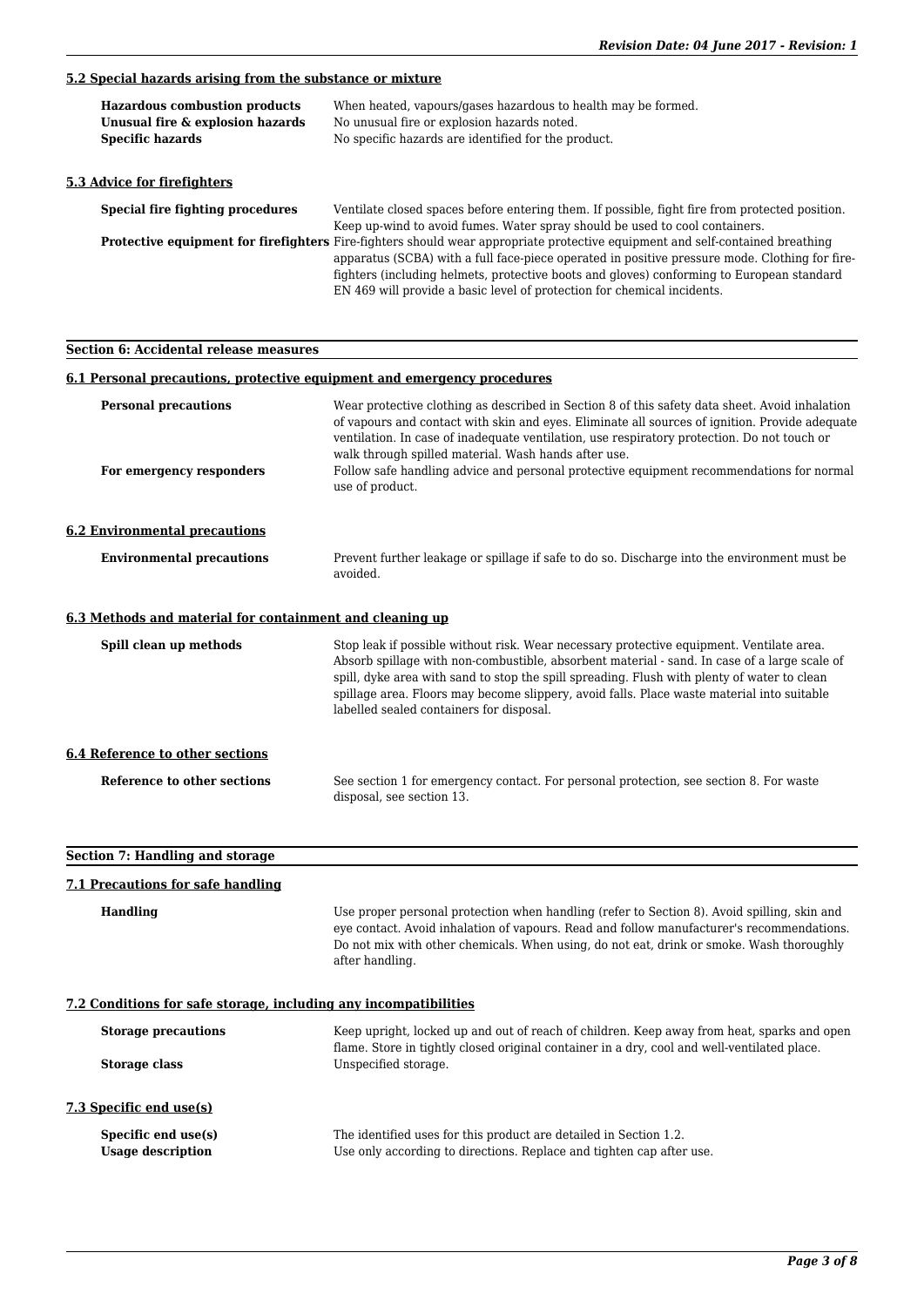# **Section 8: Exposure controls/Personal protection**

## **8.1 Control parameters**

| Component                                           | <b>STD</b> |           | TWA (8 Hrs)   |           | STEL (15mins)         | <b>Notes</b> |
|-----------------------------------------------------|------------|-----------|---------------|-----------|-----------------------|--------------|
| propan-2-ol isopropyl alcohol<br><i>s</i> opropanol | OEL        | $200$ ppm |               | $400$ ppm |                       |              |
| propan-2-ol isopropyl alcohol<br><i>sopropanol</i>  | <b>WEL</b> | $400$ ppm | 999 mg/m $^3$ | $500$ ppm | $1250 \text{ mg/m}^3$ |              |

**Ingredient comments** OEL - Occulational Exposure Limit - Ireland, Occupational Exposure Limits 2016. WEL - Workplace Exposure Limits - EH40/2005 Workplace exposure limits.

## **8.2 Exposure Controls**

| Protective equipment |  |
|----------------------|--|
|                      |  |
|                      |  |

| <b>Engineering measures</b> | Provide adequate ventilation, including appropriate local extraction, to ensure that the      |
|-----------------------------|-----------------------------------------------------------------------------------------------|
|                             | defined occupational exposure limit is not exceeded.                                          |
| Respiratory equipment       | Use respiratory protection as specified by an industrial hygienist or other qualified         |
|                             | professional if concentrations exceed the limits listed in Section 8.                         |
|                             | Use respirators and components tested and approved under appropriate government               |
|                             | standards such as CEN (EU).                                                                   |
| <b>Hand protection</b>      | Where hand contact with the product may occur use gloves approved to relevant standards       |
|                             | (e.g. Europe: EN374.) EU Directive 89/686/EEC. Selection of the glove material depends on     |
|                             | consideration of the penetration times, rates of diffusion and degradation, and concentration |
|                             | specific to the workplace. Gloves must be inspected prior to use.                             |
|                             | Suggested material: Nitrile rubber. Minimum layer thickness: 0.4mm. Breakthrough time:        |
|                             | >480 minutes. Consult manufacturer for specific advice. Use proper glove removal technique    |
|                             | (without touching glove's outer surface) to avoid skin contact with this product.             |
| Eye protection              | Wear safety goggles/face shield to prevent any possibility of eye contact. Use equipment for  |
|                             | eye protection tested and approved under appropriate government standards such as EN          |
|                             | 166(EU).                                                                                      |
| Other protection            | Wear appropriate clothing to prevent any possibility of skin contact. Personal protective     |
|                             | equipment for the body should be selected based on the task being performed and the risks     |
|                             | involved and should be approved by a specialist.                                              |
| <b>Hygiene measures</b>     | DO NOT SMOKE IN WORK AREA! Wash hands at the end of each work shift and before                |
|                             | eating, smoking and using the toilet. Wash promptly if skin becomes wet or contaminated.      |
|                             | Promptly remove any clothing that becomes contaminated.                                       |
| <b>Process conditions</b>   | Ensure that eye flushing systems and safety showers are located close by in the work place.   |
|                             |                                                                                               |

## **Section 9: Physical and chemical properties**

## **9.1 Information on basic physical and chemical properties**

| Appearance<br>Colour<br>Odour              | Liquid.<br>Turquoise.<br>No information available. |
|--------------------------------------------|----------------------------------------------------|
| Odour threshold - lower                    | No information available.                          |
| Odour threshold - upper                    | No information available.                          |
| pH-Value, Conc. Solution                   | 5.00                                               |
| pH-Value, Diluted solution                 | No information available.                          |
| Melting point                              | No information available.                          |
| Initial boiling point and boiling<br>range | No information available.                          |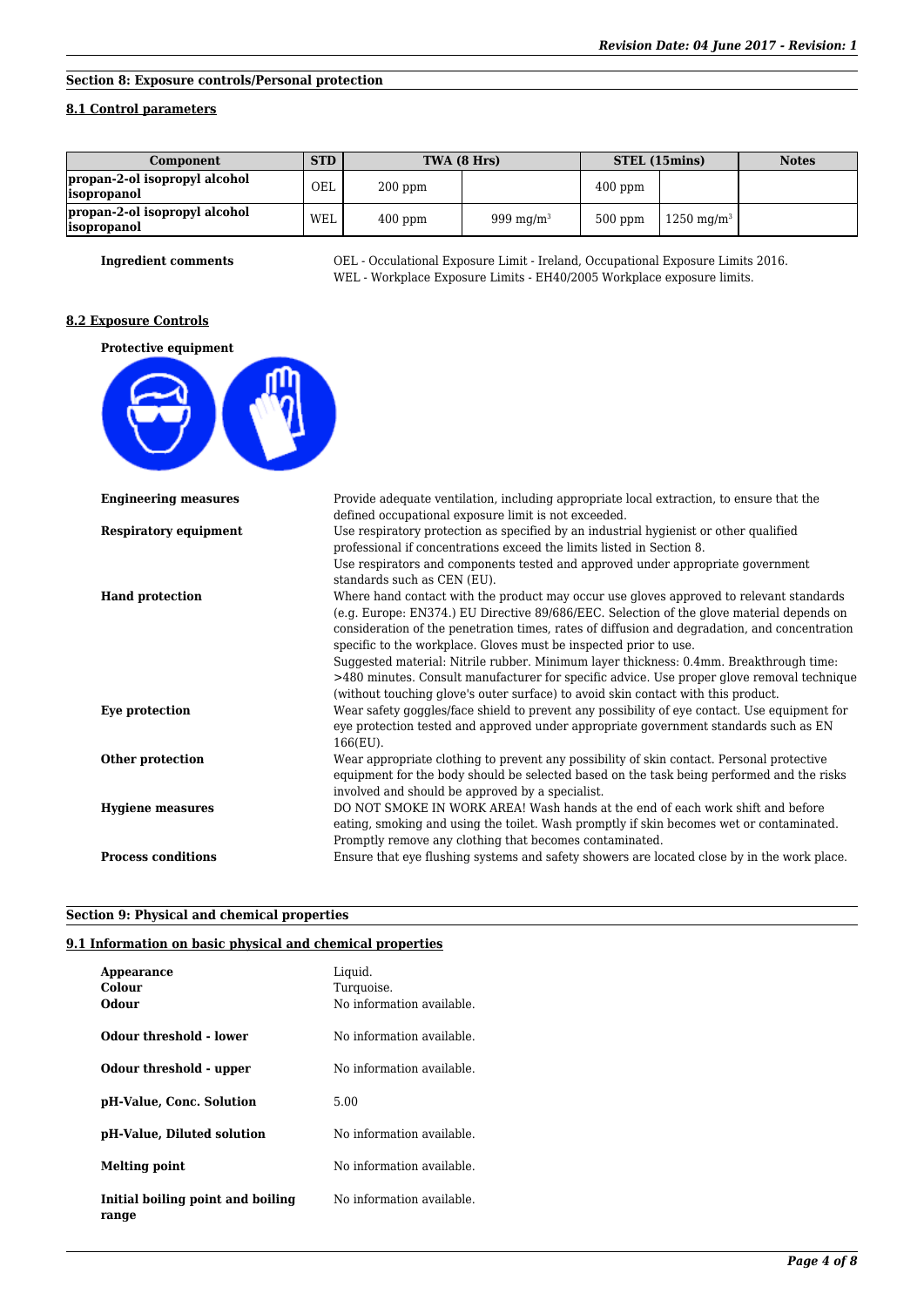| <b>Flash point</b>                         | No information available.    |
|--------------------------------------------|------------------------------|
| <b>Evaporation rate</b>                    | No information available.    |
| <b>Flammability state</b>                  | No information available.    |
| Flammability limit - lower(%)              | No information available.    |
| Flammability limit - upper(%)              | No information available.    |
| Vapour pressure                            | No information available.    |
| Vapour density (air=1)                     | No information available.    |
| <b>Relative density</b>                    | $1g/cm^3$ @ 20.00 °C         |
| <b>Bulk density</b>                        | No information available.    |
| <b>Solubility</b>                          | Soluble in water.            |
| <b>Decomposition temperature</b>           | No information available.    |
| Partition coefficient; n-<br>Octanol/Water | No information available.    |
| Auto ignition temperature (°C)             | No information available.    |
| <b>Viscosity</b>                           | No information available.    |
| <b>Explosive properties</b>                | Not classified as explosive. |
| <b>Oxidising properties</b>                | No information available.    |
| 9.2 Other information                      |                              |
| Molecular weight                           | No information available.    |
| Volatile organic compound                  | No information available.    |
| <b>Other information</b>                   | None noted.                  |
|                                            |                              |

| Section 10: Stability and reactivity                          |                                                                                                                                        |  |
|---------------------------------------------------------------|----------------------------------------------------------------------------------------------------------------------------------------|--|
| 10.1 Reactivity                                               |                                                                                                                                        |  |
| <b>Reactivity</b>                                             | Reactions may occur with strong oxidizing materials and strong acids.                                                                  |  |
| 10.2 Chemical stability                                       |                                                                                                                                        |  |
| <b>Stability</b>                                              | Stable under normal temperature conditions and recommended use.                                                                        |  |
| 10.3 Possibility of hazardous reactions                       |                                                                                                                                        |  |
| <b>Hazardous reactions</b><br><b>Hazardous polymerisation</b> | None under normal processing.<br>Not relevant.                                                                                         |  |
| <b>Polymerisation description</b>                             | No information available.                                                                                                              |  |
| <b>10.4 Conditions to Avoid</b>                               |                                                                                                                                        |  |
| <b>Conditions to avoid</b>                                    | Heat, sparks, open flames, temperature extremes and direct sunlight.                                                                   |  |
| 10.5 Incompatible materials                                   |                                                                                                                                        |  |
| Materials to avoid                                            | Avoid contact with oxidising agents, strong alkalis, and strong acids. Do not mix with other<br>chemicals unless listed on directions. |  |

# **10.6 Hazardous decomposition products**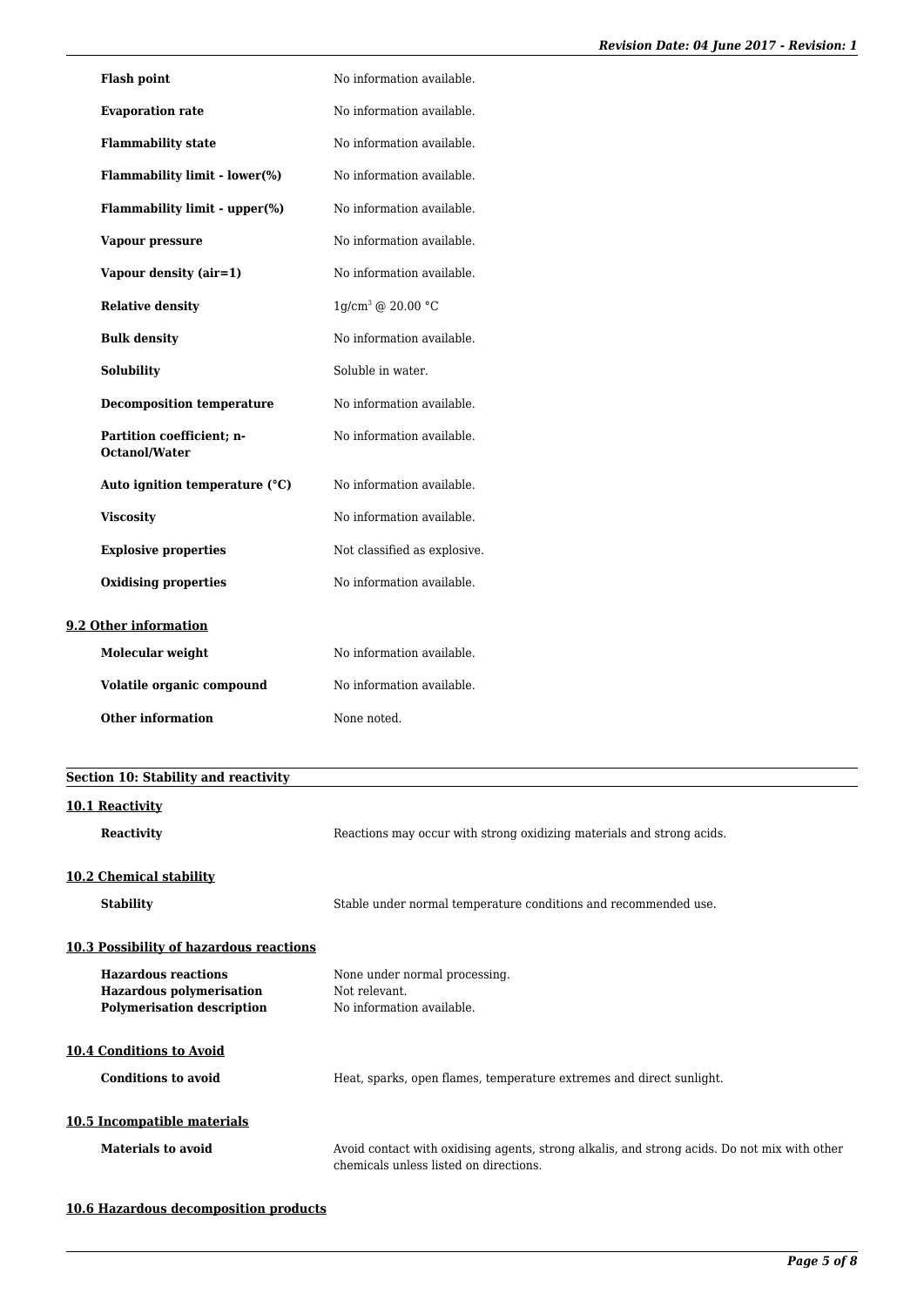**Hazardous decomposition products** If heated, harmful vapours may be formed.

## **Section 11: Toxicological information**

## **11.1 Information on toxicological effects**

| <b>Toxicological information</b>                                                                                    | No toxicological information for the overall finished product.                                                                                                                                                                                       |  |
|---------------------------------------------------------------------------------------------------------------------|------------------------------------------------------------------------------------------------------------------------------------------------------------------------------------------------------------------------------------------------------|--|
| <b>Acute toxicity (Oral LD50)</b><br><b>Acute toxicity (Dermal LD50)</b><br><b>Acute toxicity (Inhalation LD50)</b> | No information available.<br>No information available.<br>No information available.                                                                                                                                                                  |  |
| Serious eye damage/irritation                                                                                       | None to slight.                                                                                                                                                                                                                                      |  |
| <b>Skin corrosion/irritation</b>                                                                                    | No information available.                                                                                                                                                                                                                            |  |
| <b>Respiratory sensitisation</b><br><b>Skin sensitisation</b>                                                       | No information available.<br>No information available.                                                                                                                                                                                               |  |
| Germ cell mutagenicity                                                                                              | No information available.                                                                                                                                                                                                                            |  |
| Carcinogenicity                                                                                                     | No information available.                                                                                                                                                                                                                            |  |
| Specific target organ toxicity - Single exposure:                                                                   |                                                                                                                                                                                                                                                      |  |
| <b>STOT - Single exposure</b><br>No information available.                                                          |                                                                                                                                                                                                                                                      |  |
| Specific target organ toxicity - Repeated exposure:                                                                 |                                                                                                                                                                                                                                                      |  |
| <b>STOT - Repeated exposure</b>                                                                                     | No information available.                                                                                                                                                                                                                            |  |
| <b>Inhalation</b><br>Ingestion<br>Skin contact<br>Eye contact<br><b>Waste management</b>                            | No specific symptoms noted.<br>May cause discomfort if swallowed.<br>No specific symptoms noted.<br>May cause eye irritation.<br>When handling waste, consideration should be made to the safety precautions applying to<br>handling of the product. |  |
| Routes of entry<br><b>Target organs</b>                                                                             | No information available.<br>No target organs specified.                                                                                                                                                                                             |  |
| <b>Aspiration hazards:</b><br><b>Reproductive toxicity:</b>                                                         | No information available.<br>No information available.                                                                                                                                                                                               |  |

## **Section 12: Ecological information**

## **12.1 Toxicity**

| <b>Acute toxicity - Fish</b>                                     | No information available.                                         |
|------------------------------------------------------------------|-------------------------------------------------------------------|
| Acute toxicity - Aquatic invertebrates No information available. |                                                                   |
| <b>Acute toxicity - Aquatic plants</b>                           | No information available.                                         |
| <b>Acute toxicity - Microorganisms</b>                           | No information available.                                         |
| Chronic toxicity - Fish                                          | No information available.                                         |
| Chronic toxicity - Aquatic                                       | No information available.                                         |
| invertebrates                                                    |                                                                   |
| Chronic toxicity - Aquatic plants                                | No information available.                                         |
| <b>Chronic toxicity - Microorganisms</b>                         | No information available.                                         |
| <b>Ecotoxicity</b>                                               | No Ecological information on the finished product.                |
| Eco toxilogical information                                      | No ecological toxicity available on the overall finished product. |
|                                                                  |                                                                   |

## **12.2 Persistence and degradability**

| Degradability                   |
|---------------------------------|
| <b>Biological oxygen demand</b> |
| Chemical oxygen demand          |

#### The degradability of the product has not been stated. No information available. No information available.

## **12.3 Bioaccumulative potential**

**Bioaccumulative potential** No data available on bioaccumulation.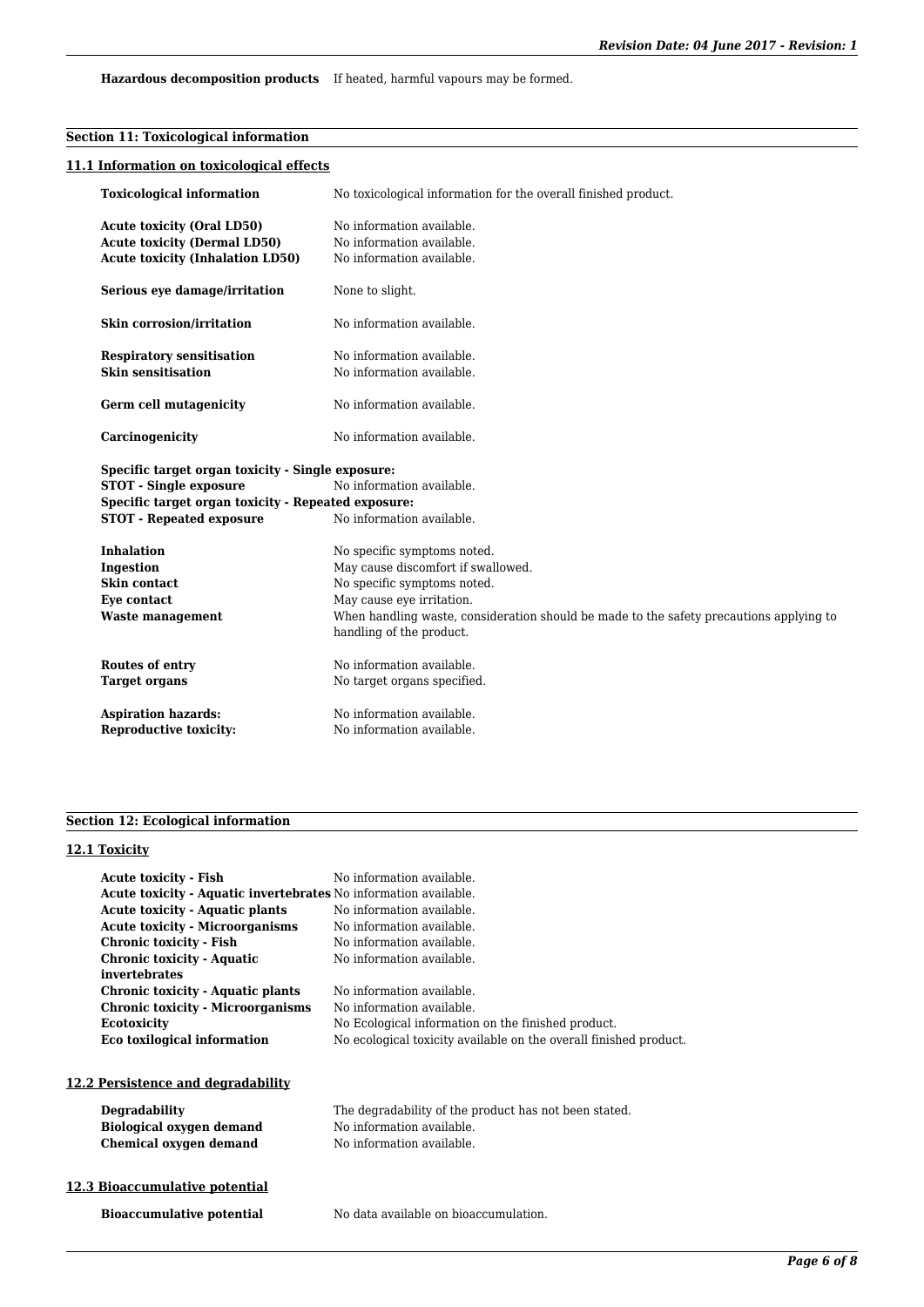| <b>Bioacculmation factor</b> |  |
|------------------------------|--|
| Partition coefficient: n-    |  |
| <b>Octanol/Water</b>         |  |

No information available. No information available.

# **12.4 Mobility in soil**

**Mobility** Soluble in water.

# **12.5 Results of PBT and vPvB assessment**

**Results of PBT and vPvB assessment** No information available.

## **12.6 Other adverse effects**

**Other adverse effects** None known.

| <b>Name</b>                                                                                                                                                                                                            | <b>Acute toxicity (Fish)</b>                                                                          | <b>Acute toxicity (Aquatic)</b><br>invertebrates) | Acute toxicity<br>(Aquatic plants)                        |
|------------------------------------------------------------------------------------------------------------------------------------------------------------------------------------------------------------------------|-------------------------------------------------------------------------------------------------------|---------------------------------------------------|-----------------------------------------------------------|
| Citric acid, monohydrate                                                                                                                                                                                               | LC50 96 Hours $\sim 600.00$ ppm EC50 72 Hours 120.00ppm<br>Leuciscus idus (Golden Orfe) Daphnia magna |                                                   |                                                           |
| reaction mass of: 5-chloro-2-methyl-4-isothiazolin-3-one<br>[EC no. 247-500-7] and 2-methyl-2H -isothiazol-3-one [EC]<br>$[no. 220-239-6]$ $(3:1)$ and 2-methyl-4-isothiazolin-3-one [EC]<br>$[no. 220-239-6]$ $(3:1)$ | $LC50$ 96 Hours $0.19$ mg/l<br>Onchorhynchus mykiss<br>(Rainbow Trout)                                | $EC50$ 48 Hours 0.16mg/l<br>Daphnia magna         | EC50 72 Hours<br>$0.01$ mg/l Selenastrum<br>Capricornutum |

| <b>Section 13: Disposal considerations</b>                                                 |                                                                                                                     |
|--------------------------------------------------------------------------------------------|---------------------------------------------------------------------------------------------------------------------|
| <b>Waste management</b>                                                                    | When handling waste, consideration should be made to the safety precautions applying to<br>handling of the product. |
| 13.1 Waste treatment methods                                                               |                                                                                                                     |
| <b>Disposal methods</b>                                                                    | Dispose of waste and residues in accordance with local authority requirements.                                      |
| <b>Section 14: Transport information</b>                                                   |                                                                                                                     |
| 14.1 UN number                                                                             |                                                                                                                     |
| UN no. (ADR)<br>UN no. (IMDG)<br>UN no. (IATA)                                             | Not applicable.<br>Not applicable.<br>Not applicable.                                                               |
| 14.2 UN proper shipping name                                                               |                                                                                                                     |
| ADR proper shipping name<br><b>IMDG</b> proper shipping name<br>IATA proper shipping name  | Not applicable.<br>Not applicable.<br>Not applicable.                                                               |
| 14.3 Transport hazard class(es)                                                            |                                                                                                                     |
| <b>ADR</b> class<br><b>IMDG</b> class<br><b>IATA</b> class                                 | Not applicable.<br>Not applicable.<br>Not applicable.                                                               |
| <b>Transport labels</b>                                                                    | Not applicable                                                                                                      |
| 14.4 Packing group                                                                         |                                                                                                                     |
| <b>ADR/RID/ADN</b> packing group<br><b>IMDG</b> packing group<br><b>IATA</b> packing group | Not applicable.<br>Not applicable.<br>Not applicable.                                                               |
| <b>14.5 Environmental hazards</b>                                                          |                                                                                                                     |
| <b>ADR</b><br><b>IMDG</b><br><b>IATA</b>                                                   | No<br>No<br>No                                                                                                      |